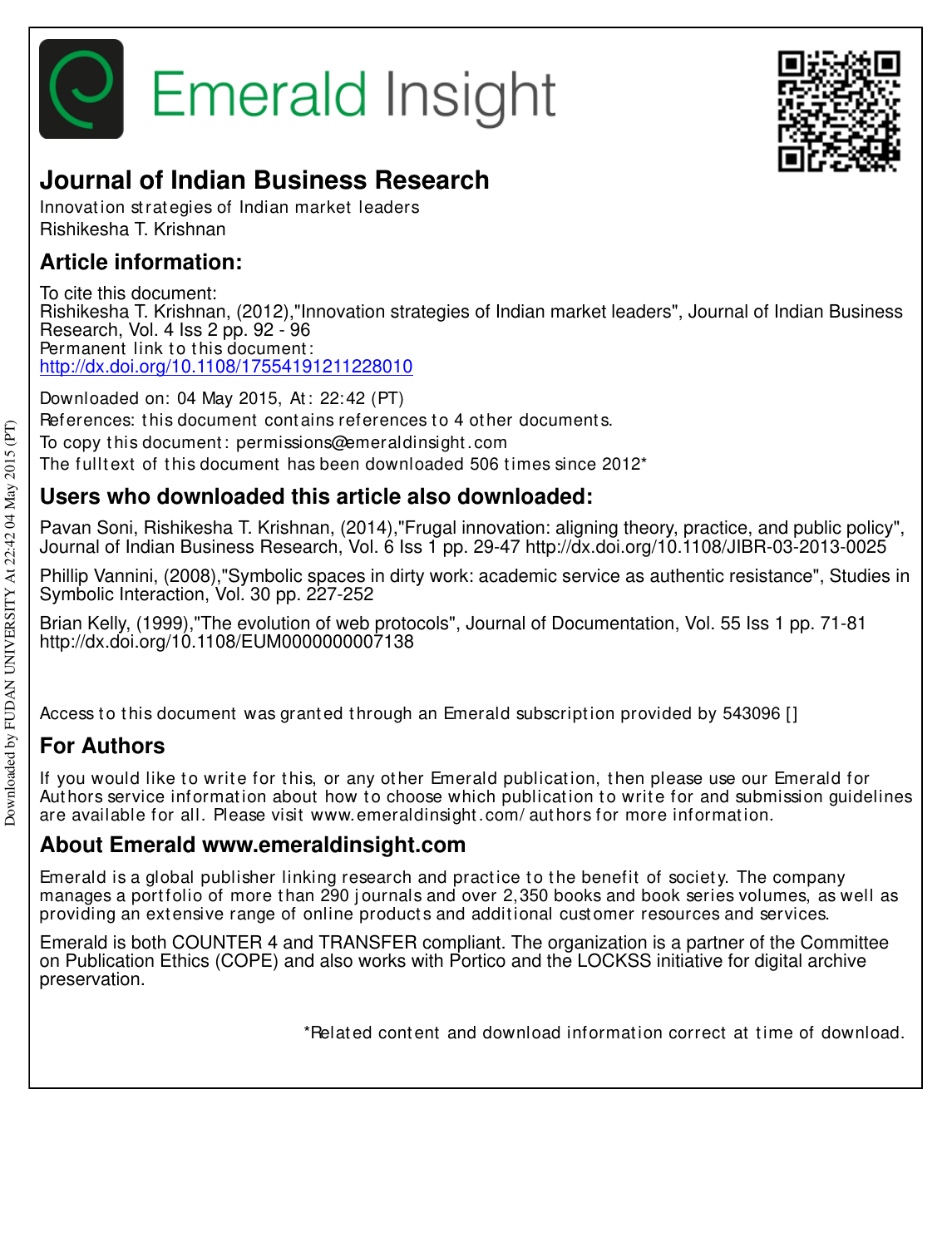

The current issue and full text archive of this journal is available at www.emeraldinsight.com/1755-4195.htm

JIBR 4,2

92

# Innovation strategies of Indian market leaders

Rishikesha T. Krishnan

Indian School of Business Hyderabad, Hyderabad, India and Indian Institute of Management Bangalore, Bangalore, India

## Abstract

Purpose – The purpose of this paper is to identify the innovation strategies, and to understand the role of innovation, in the growth of Indian market leaders.

Design/methodology/approach – This paper synthesizes recent research on the innovation strategies of Indian companies. It identifies innovation strategy in terms of dimensions used in prior literature such as exploration vs exploitation, market-pull vs technology push, internal vs external development of capabilities, and product vs process innovation. It also identifies different organizational processes used by Indian market leaders to drive innovation. Finally, it identifies future innovation management challenges likely to be faced by Indian companies.

Findings – Market-leading Indian companies focus their attention on business model innovation for affordability. They use technology as a means to deliver such innovation rather than innovating in technology per se. They display a high level of ambidexterity in their innovation strategies on the four dimensions of innovation identified. So far, they used top-down innovation models for breakthrough innovation, and bottom-up innovation models for "managed innovation". Going forward, they will need to adopt more research and development-intensive innovation strategies. They will also have to develop new organizational process models for breakthrough innovation.

Practical implications – The paper provides insights on innovation strategy to Indian firms aspiring for market leadership. Managers in multinational corporations will have a better understanding of the innovation strategies followed by their Indian competitors.

Originality/value – India is an important growth market for most corporations. This article provides easily accessible insights into the innovation strategies that work in the Indian market.

Keywords Innovation strategy, India, Emerging markets, Technology, Growth, Innovation

Paper type Viewpoint

## Introduction

At the time the Indian economy was opened to competition in the early 1990s, there were fears that Indian firms would not be able to survive the entry of better endowed multinational competitors. But, in several sectors, not only have Indian firms survived, they have thrived and prospered, and attained leadership positions. Indian companies are among the top firms in domestic markets – e.g. Tata Motors in trucks and cars, Bajaj Auto in motorcycles, Titan Industries in watches and Pantaloon in retail – and in international markets as well – firms such as Tata Consultancy Services (TCS, in software services) and Bharat Forge (forged automobile components). Indeed, over the last two decades, Indian firms have become more prominent on the international business landscape. India's success in software services has led to firms like TCS and Infosys becoming subjects of study at business schools the world over, as have prominent acquisitions such as that of Corus by Tata Steel, and Novellis by Hindalco Industries.



Journal of Indian Business Research Vol. 4 No. 2, 2012 pp. 92-96  $©$  Emerald Group Publishing Limited 1755-4195 DOI 10.1108/17554191211228010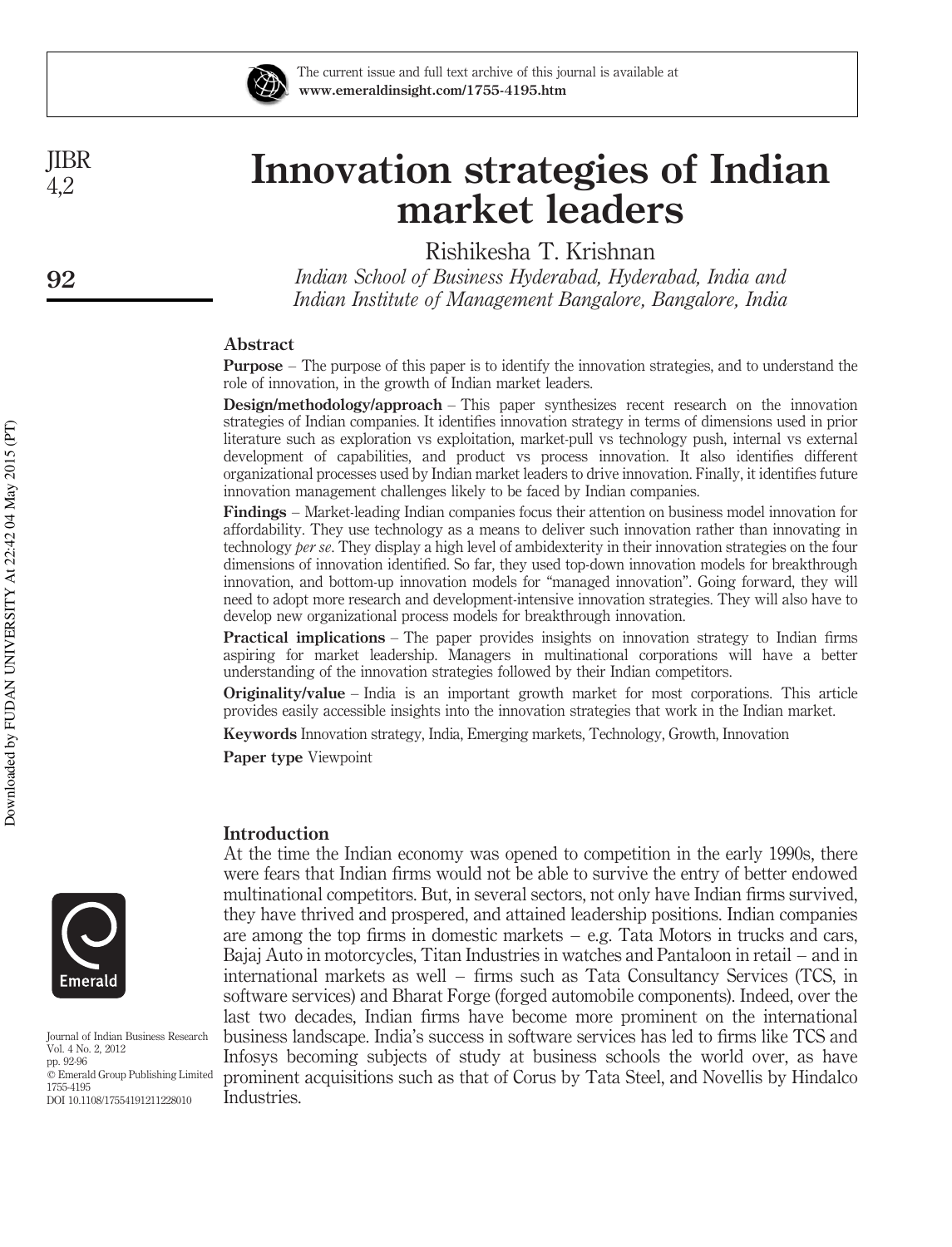However, Indian firms have rarely been seen as exemplars of innovation. One reason for this is that the industries in which Indian firms have been prominent in global markets – software services, generic pharmaceuticals and automobile components – are either primarily B2B markets, or do not involve consumer branding. Another reason is that Indian firms have limited presence in industries such as semiconductors or consumer electronics which are well known for product and technological innovation.

It is also useful to remember that prior to the deregulation of the Indian economy, Indian firms had little incentive to develop innovation capabilities as the licensing system that constrained launch of new products or enhancement of capacities prevented firms from using such capabilities effectively (Krishnan and Prabhu, 1999; Krishnan, 2010). Innovation within firms, if it could be called that, focused only on absorption of technologies sourced from foreign firms, but there was no real incentive to enhance efficiency or develop new products. Instead, firms focused most of their creative energy on finding ways around the regulatory system, leading to the now famous paradigm of "Jugaad".

## Innovation strategies of Indian firms

It is unlikely that Indian firms could have done so well, post-deregulation, without consciously innovating. Hence, two questions suggest themselves: what innovation strategies have Indian market leaders followed? What role has innovation strategy played in the growth and competitiveness of these firms?

It is clear that technological innovation has not been the focus of Indian firms. Instead, their distinctiveness has been in using and adapting technology as a basis for business model innovation. In the international market, this has taken the form of new business models such as the global delivery model pioneered by large software services firms that allows them to deliver high quality software solutions using a team of software experts located across the globe, optimizing on expertise, cost and location. In the domestic market, the dominantly successful strategy has been "business model innovation for affordability" – this has primarily had the objective of addressing a price-sensitive and value-conscious market with the "right" products and services. The focus has been on identifying new target customers (often at the "bottom of the pyramid"), offering them a favourable value proposition (usually through "pay as you use" pricing rather than large upfront costs) and using technology to deliver such a value proposition at low cost. Mobile services firms such as domestic market leader Bharti Airtel questioned conventional notions such as the primacy of ownership of the network and instead partnered with equipment firms such as Ericsson who invested upfront in the network infrastructure. This enabled Bharti Airtel to conserve capital and expand its network rapidly, thereby paving the way for a low cost model that has resulted in some of the lowest mobile services prices in the world. Bharti Airtel extended this logic to other domains such as the information technology backbone of the network, and even transmission towers.

Innovation strategy has traditionally been studied on four different dimensions: exploration vs exploitation of capabilities; market pull vs technology-push; internal vs external sourcing of capabilities; and product vs process innovation. In a recent study (Krishnan and Jha, 2011), we delved into the innovation strategy of five Indian market Innovation strategies

93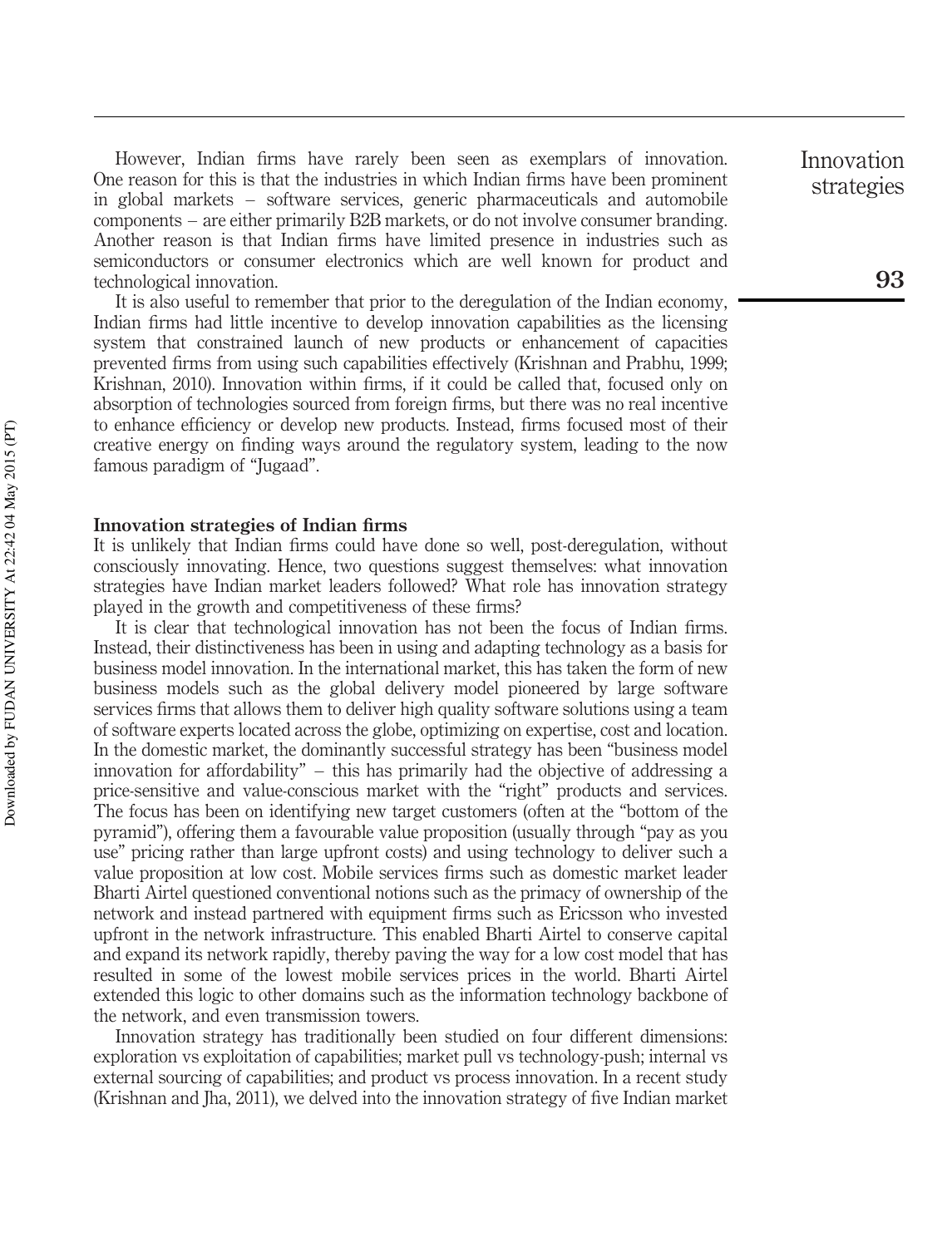leaders – Tata Motors (cars), Bajaj Auto (motorcycles), Biocon (biopharmaceuticals), Titan (watches and retail) and Pantaloon (retail) – on these dimensions.

We found that innovation played a fundamental role in the leadership of all of these companies. For example, Tata Motors entered the Indian car industry only in the early 1990s, but is among the top three companies in terms of volumes today thanks to its development of the Indica platform that is well suited to the budget of Indian consumers and Indian road conditions. In developing the Indica, Tata Motors identified the market need, and played the role of a system designer and integrator in putting together subsystems from different sources. Another leader, Biocon, entered the biopharmaceutical industry only in 1998, but used the fermentation capabilities it had developed in its earlier enzyme business to first move into statins and immunosuppressants before developing biosimilar drugs, and more sophisticated monoclonal antibodies for cancer therapy in collaboration with a Cuban Research Institute.

We found that all the five companies were ambidextrous, and used a combination of exploration and exploitation. While the exploration capabilities of all the five companies increased over time, the firms differed in terms of where in the value chain they were explorative. The retail firms were relatively more explorative in downstream functions (marketing) while others were explorative in both upstream and downstream functions. We found that all firms used a combination of internal and external sources for developing capabilities. But, firms in the more technology-intensive industries (transportation and pharmaceuticals) relied more heavily on external sources (through acquisitions and alliances) to complement their internal capabilities compared to retail firms.

Product innovation played an important role in all five companies with a visible trend towards products that are affordable to a large mass market. Affordability clearly emerged as an important plank of innovation. But process innovation, particularly in the form of improvements to manufacturing or delivery processes to lower costs, were an integral part of all the companies we studied. This was another form of ambidexterity – companies could not afford the luxury of focusing on one at a time.

Given the earlier absence of an enabling environment for technology development, we did not expect to see technology-push innovation. However, in at least two cases, that of Tata Motors and Biocon, pre-existing technological capabilities – engineering in the case of Tata Motors and fermentation-based manufacturing processes in the case of Biocon – became the backbone of their innovation efforts and were used to drive innovation. Both these companies focused on building additional and complementary capabilities through exploration, and by using multiple external sources. Thus, companies that had built technological capabilities at a time when there was little compulsion to do so, were well placed to push forward in a more competitive environment.

Another important dimension of innovation strategy by Indian companies has been the acquisition of foreign firms to fill gaps in their innovation skills portfolio and rapidly enhance innovation capabilities. For example, one of the firms in our study, Biocon, acquired Nobex, a US-based pharmaceutical company to gain access to a delivery technology for oral insulin as well as Nobex's patent bank related to oral insulin. These will help Biocon in its efforts to develop its own second generation oral insulin drug. Other prominent acquisitions for technology and innovation capabilities include that of a German forging company CDP by Bharat Forge, Jaguar Land Rover and Daewoo Heavy Commercial Vehicles by Tata Motors and a blue-ray technology company, OM&T, by Moserbaer (Krishnan, 2010).

JIBR 4,2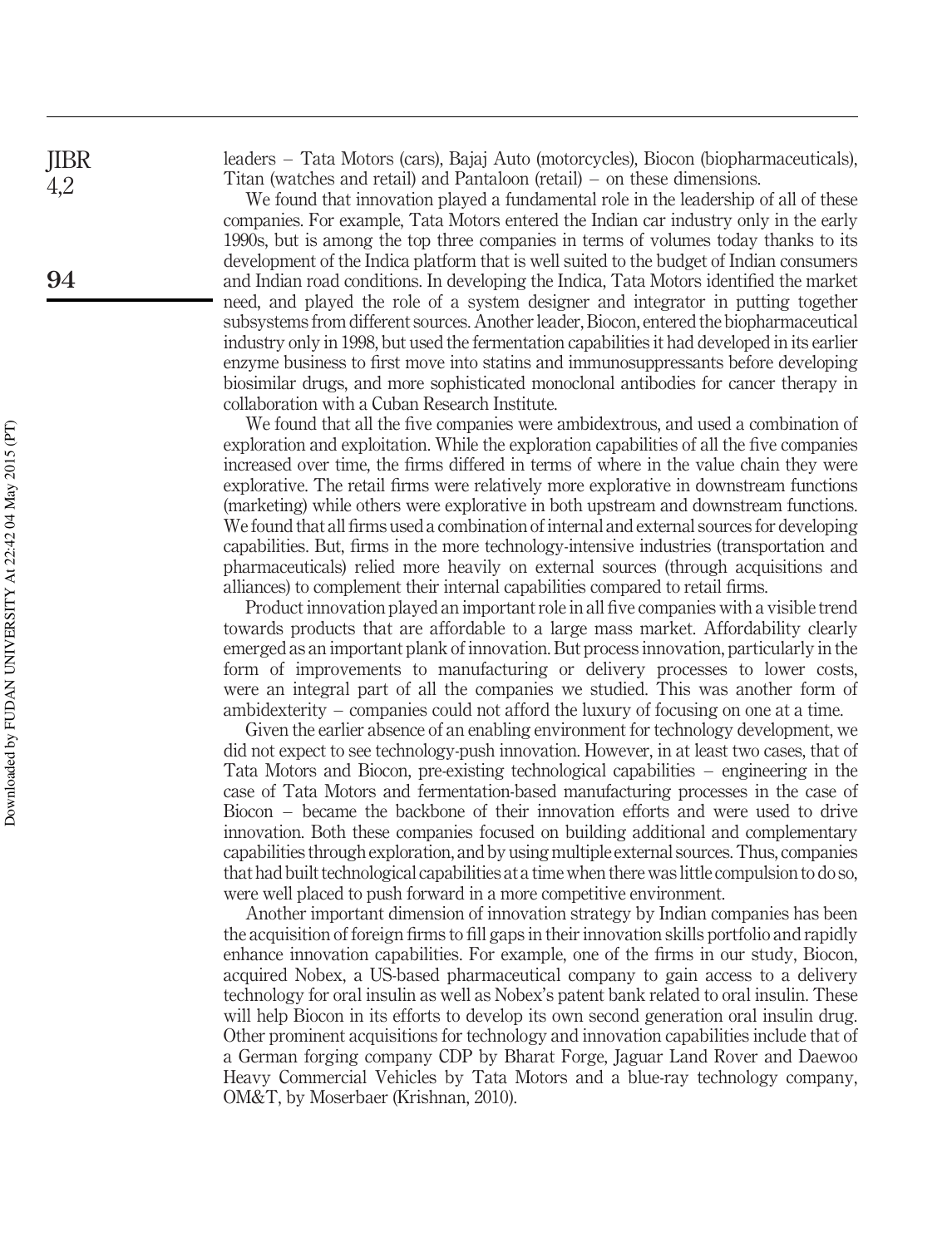Indian companies have to compete in the domestic market with multinational companies with strong brands and technological capabilities. They can compensate for their relative disadvantage in resource endowments by their more empathetic understanding of the local market, their flexibility to experiment, and speedy exploitation of innovation capabilities or assets created. To attain leadership, local companies do not have the luxury of alternate cycles of exploration and exploitation or using only internal efforts to drive the innovation process; instead companies need to be ambidextrous to a high degree, possibly much greater than their multinational competitors.

### A process perspective

From an innovation process perspective, Indian firms use both top-down and employee participation-based models. Top-down models, based on the identification of innovation challenges by the top management, have been the mainstay of breakthrough innovation (Munshi, 2009). Prominent examples of this approach have been Ratan Tata's challenge to Tata Motors to create the Nano – a car for a family of four at a retail price point of Rupees 1,00,000 (a little over \$2,000), or Dr G. Venkataswamy's call to his colleagues at Aravind Eye Hospital to eliminate needless blindness by re-engineering the way cataract surgeries are done. Such socially-relevant challenges give a sense of purpose to the quest for innovation and are effective in securing employee commitment.

At the same time, companies have realized there is a wealth of knowledge available with their employees, and have used "managed" innovation programmes to seek employee ideas for improvements, cost reduction and value addition within the scope of their existing products and businesses. While such efforts often started on the factory floor within the scope of total quality management programmes, they have today spread to the rest of the organization, and even into companies that do not have factories in the traditional sense. Cognizant Technology Solutions, the fastest growing large software services company in India, has a network of 6,000 innovation evangelists and catalysts within the company who either champion innovation or coach employees to go beyond what the client has asked for, resulting in an estimated \$200 million value addition per year. The jewelry division of Titan Industries has set up an internal "Innovation School of Management" in which employees are trained in the tools and techniques of innovation, and given time to work on innovation projects. One innovation coming out of this school, a new mould setting process, resulted in cost savings of Rupees 430 million (about \$9 million).

#### The future of innovation by Indian companies

Multinational companies, hamstrung by the slow growth in their home markets, are now looking more seriously at growth markets like India. For example, Indian companies were pioneers in introducing mobile phone handsets with multiple SIM cards, but Nokia has responded with an affordable handset with options for five SIM cards, including placing one of them in a more accessible location above rather than below the battery. Similarly, General Electric (GE) has taken the lead in creating low cost and rugged medical diagnostic equipment like ECG and ultrasound machines for the rural market. Several global automobile companies are reported to be viewing the low-end automobile space seriously, and the Nano can expect strong competition in the near future. Indian consumers are also displaying an aspiration to go up the consumption ladder quickly. Innovation strategies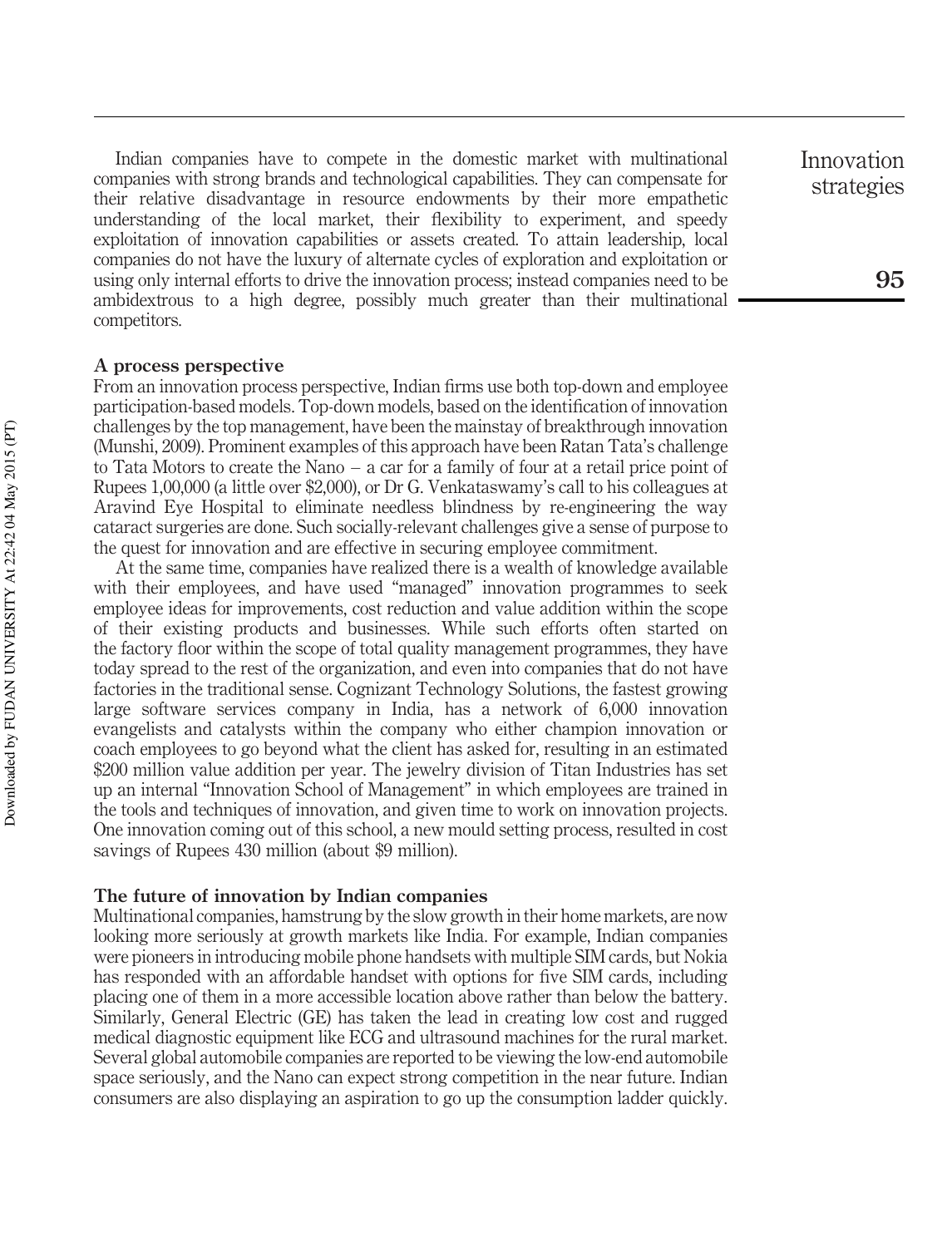These developments suggest that Indian companies cannot rely on their superior understanding of the Indian market and cost optimization capabilities alone. Going forward, they will be under pressure to improve their technological capabilities as well, and the ambidexterity they have displayed so far will have to be raised to the next level.

Organizationally, in addition to the top-down breakthrough innovation model, and the bottom-up incremental innovation model, companies will have to embrace other means of driving more radical innovation. Over the next decade, we can expect to see a growth in importance of the research and development function, and more innovation links outside the organization. Internal venturing and intrapreneurship models are also likely to become more common as Indian companies seek to stay abreast of the innovation curve.

### References

- Krishnan, R.T. (2010), From Jugaad to Systematic Innovation: The Challenge for India, The Utpreraka Foundation, Bangalore.
- Krishnan, R.T. and Jha, S.K. (2011), "Innovation strategies in emerging markets: what can we learn from Indian market leaders", *ASCI Journal of Management*, Vol. 41 No. 1, pp. 21-45.
- Krishnan, R.T. and Prabhu, G.N. (1999), "Creating successful new products: challenges for Indian industry", Economic & Political Weekly, July 31, pp. M-114-20.
- Munshi, P. (2009), Making Breakthrough Innovation Happen: How 11 Indians Pulled Off the Impossible, Harper Collins, New Delhi.

#### About the author

Rishikesha T. Krishnan has been studying the links between strategy and innovation for almost 20 years. Professor Krishnan is a Visiting Fellow at the Indian School of Business (ISB), Hyderabad, and Professor of Corporate Strategy and Policy at the Indian Institute of Management, Bangalore (IIMB), India. Professor Krishnan completed a three-year term as Jamuna Raghavan Chair Professor of Entrepreneurship at IIMB in August 2010. He was the Fall semester 2008 Visiting Scholar at the Center for the Advanced Study of India, University of Pennsylvania. In November 2010, he received the Dewang Mehta Award for Best Teacher in Strategic Management. Professor Krishnan's book From Jugaad to Systematic Innovation: The Challenge for India, published in February 2010 identified the challenges faced by India in enhancing industrial innovation and proposed an agenda to enhance innovation output (see www.jugaadtoinnovation.blogspot.com for details). He has served on a number of committees set up by the Government of India, Nasscom and CII related to innovation in India. He is on the boards of four companies and one non-profit. Professor Krishnan holds an MSc in Physics from the Indian Institute of Technology at Kanpur; and an MS in Engineering-Economic Systems (now Management Science and Engineering) from Stanford University. He obtained his doctorate from the Indian Institute of Management, Ahmedabad, where he won the Outstanding Thesis Proposal award instituted by the Industrial Finance Corporation of India. Rishikesha T. Krishnan can be contacted at: rishi@iimb.ernet.in

JIBR 4,2

To purchase reprints of this article please e-mail: reprints@emeraldinsight.com Or visit our web site for further details: www.emeraldinsight.com/reprints